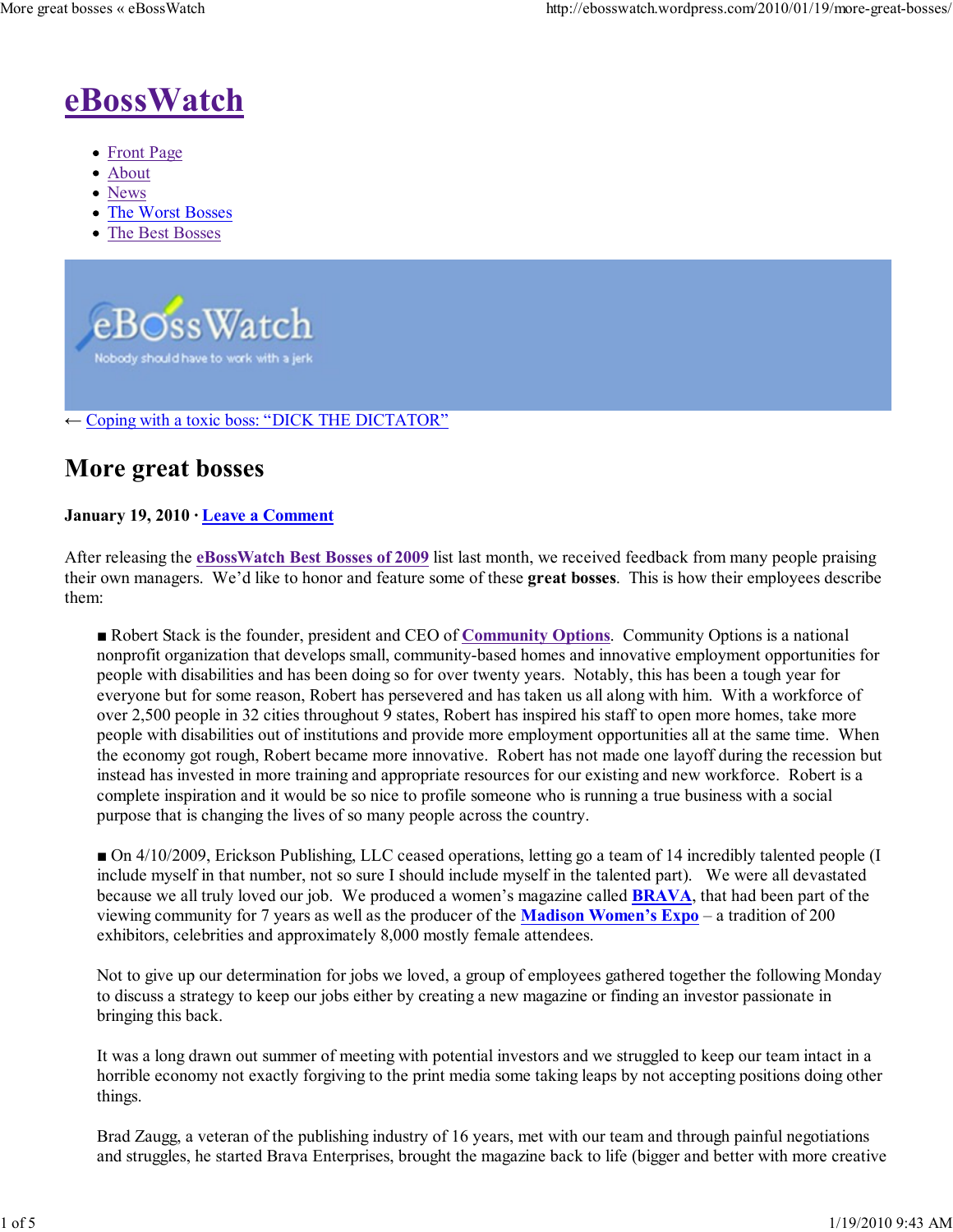flow) and the Madison Women's Expo (11th annual!) just took place in November. I couldn't ask for a better team lead by this man who would humbly say he didn't do anything special. But he saved all of our jobs and our love for it. Not to mention he is the only man on our team – poor guy!

He deserves kudos.

I work for a start up that's looking to change the face of youth sports. Our first initiative are the **High School** Rudy Awards. The founder of the company, John Ballantine – is remarkable. He has put together a team that is working to each of their strengths. We're encouraged to write our own job descriptions and to adapt them if they need changing, or if they don't pander to our strengths. He is consistently trying to uncover untapped strengths within each of us and wants us to 'build our own brand' which means to put ourselves out there in the community and press and reach out in any way we see fit. I worked in the film industry for 20 years and have never had the level of support or encouragement I receive from John. It makes you try harder, shoot for the moon and then some.

I've been laid low with the flu over the holidays. He has repeatedly asked what he can do for me, do I need anything, can he go to the store and bring me groceries… and when I was being a stubborn pain in the ass and got worse, he offered to take me to the doctor. Truly – how many bosses out there would even think of doing that? What a gift this man is in my career.

■ I work for an online English learning company called **TalktoCanada.com**. We've taught people in more than 80 different countries, and currently have a staff of just of 20 teachers.

I would like to nominate my boss, Marc Anderson, as the best boss of 2009. Working online is a different concept than working face to face with your colleagues and especially with your boss. My "relationship" with Marc has only been via the internet and the telephone these past 2 years that I have been working with him, but our relationship is no less real.

I am a Canadian living in Uruguay — so daily communication with Marc (who is in Ottawa) happens over a 10,000km distance. I think it is awesome that he trusts someone as much as he trusts me since he has never "met" me and the distance factor is sometime a little overwhelming.

I have been working as the Programs Manager (doing everything) for the past year – and I can confirm that Marc is the BEST boss of 2009 not only because of his willingness to trust and give people opportunities and chances, but also because he is a really kind and funny person to work with.

I look forward every morning to waking up at 2am (because of the different timezones that we work in) to chatting with him and working through the different projects at hand.

I have the best bosses ever. I have been with Choyce Peterson, Inc. for ten years now and have never worked for nicer people in my entire career (25 years). Mr. Alan R. Peterson and Mr. John P. Hannigan are both very considerate, humorous and caring gentlemen.

As examples, Secretary's Day is a big celebration. I am always presented with a beautiful bouquet of flowers in the morning which is then followed by a wonderful lunch at a nearby Greenwich, CT restaurant. My birthday is never forgotten – again, another celebration with a cake and singing and laughter. For the holidays, we enjoy a company dinner with Kris Kringles. Each one of us picks a name out of a hat and we buy gag gifts and roast each staff member during the course of a lovely dinner. Fun is had by all.

They are both very family oriented — family always comes first and are understanding and thoughtful of family needs. Charities are well remembered throughout the year not only during the holidays. They encourage and support charity marathons and walks with which the staff are involved. Every evening before I leave for the day, they always thank me for the day's work. They make work fun with their humor and sometimes pranks.

It's simply a pleasure to come to work each and every day. I am truly blessed.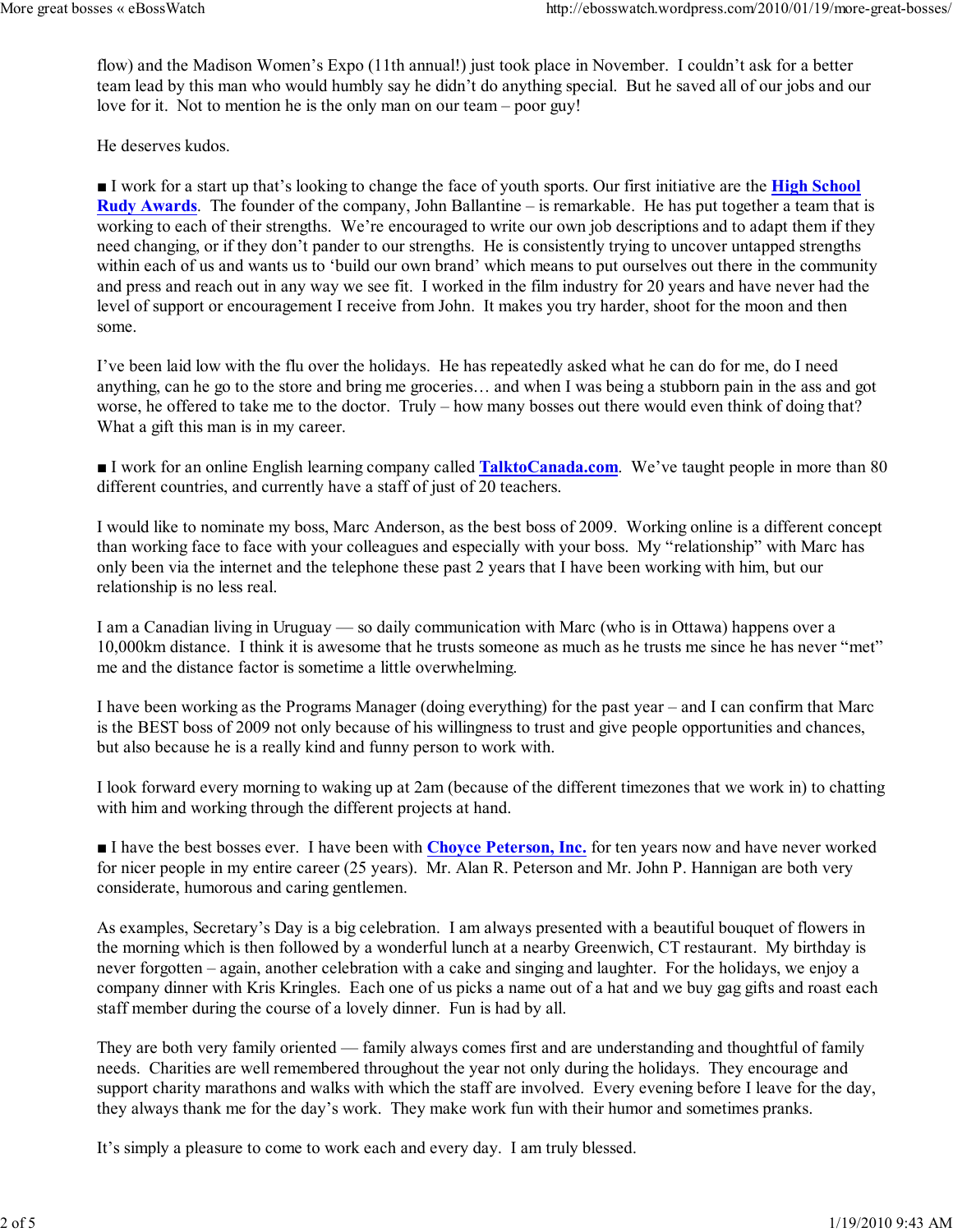Join the eBossWatch Facebook Group!

#### Possibly related posts: (automatically generated)

- They like me, they really really like me
- Road Trip

————————-

#### Categories: Good Bosses · rate my boss

Tagged: Alan Peterson of Choyce Peterson Inc, Brava Enterprises boss Brad Zaugg, Community Options CEO Robert Stack, eboss watch blog, eBossWatch Best Bosses of 2009, Erickson Publishing, Good Bosses, great bosses, High School Rudy Awards founder John Ballantine, John Hannigan of Choyce Peterson, Madison Women's Expo, Marc Anderson of TalktoCanada.com, rate my boss, rate your boss

#### 0 responses so far ↓

There are no comments yet...Kick things off by filling out the form below.

#### Leave a Comment



- $\Box$  Notify me of follow-up comments via email.
- $\Box$  Notify me of new posts via email.





Search eBossWatch

To search, type and hit  $\epsilon$ 

eBossWatch RSS Feeds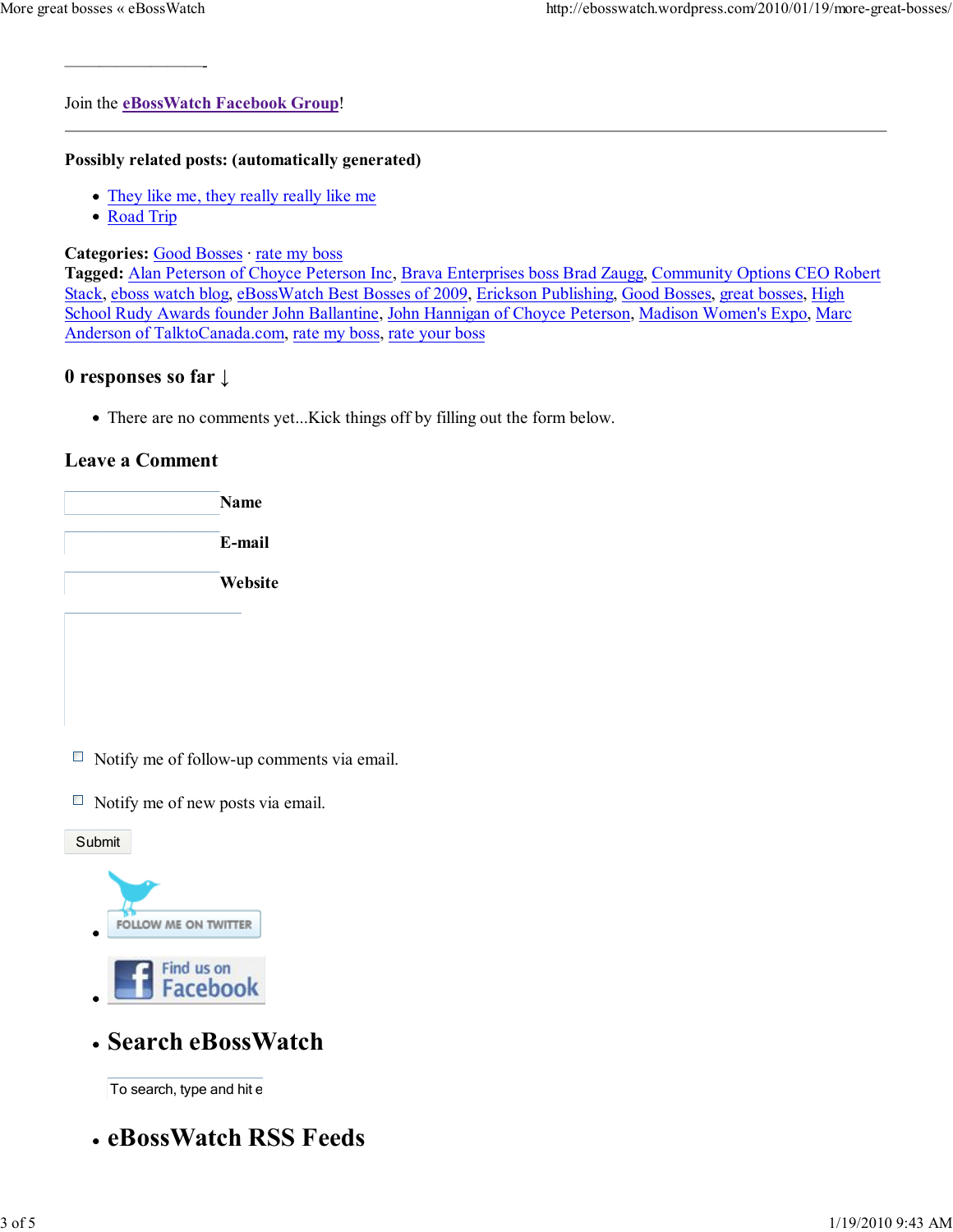**N** RSS - Posts

RSS - Comments

- Pages
	- About
	- News
	- The Best Bosses
	- The Worst Bosses

### Links

- o eBossWatch Facebook Page
- o eBossWatch LinkedIn Group
- o eBossWatch: Rate Your Boss

## Top Posts

- Professors sue and demand ouster of Edison College president
- College intern sues boss to recover unpaid wages
- College President Jill Landesberg-Boyle allegedly created a hostile work environment
- The Worst Bosses
- o Newspaper apparently settles \$15 million workplace bullying lawsuit

## Follow us on Twitter

- Rate your former or current #Boss anonymously at http://ow.ly/Y6vm and support us on #FaceBook at http://ow.ly/Y6vn #Canada 38 minutes ago
- $\circ$  is featuring a few great bosses as described by their employees:... http://bit.ly/72hYPI 1 hour ago
- $\circ$  Unite sets up hotline for bullied clergy http://ow.ly/TqyC 1 hour ago
- Rate your former or current #Boss anonymously at http://ow.ly/Y5mU and support us on #FaceBook at http://ow.ly/Y5nj 6 hours ago
- o Really #Bad #Boss: Cronyism and it's destructive effects In this week's Managing the Meanies, Buck introduces us ... http://ow.ly/16mWES 8 hours ago

# • Blogroll

- Alabama Employment Law Report
- Bullies Be Gone
- Bully Free At Work
- Erica Pinsky's Blog
- GreatPlaceJobs
- o Karla Porter
- o Keppie Careers
- MyWhistle.com
- The Infusion Group
- The People Group
- Workplace Bullying Institute
- Categories